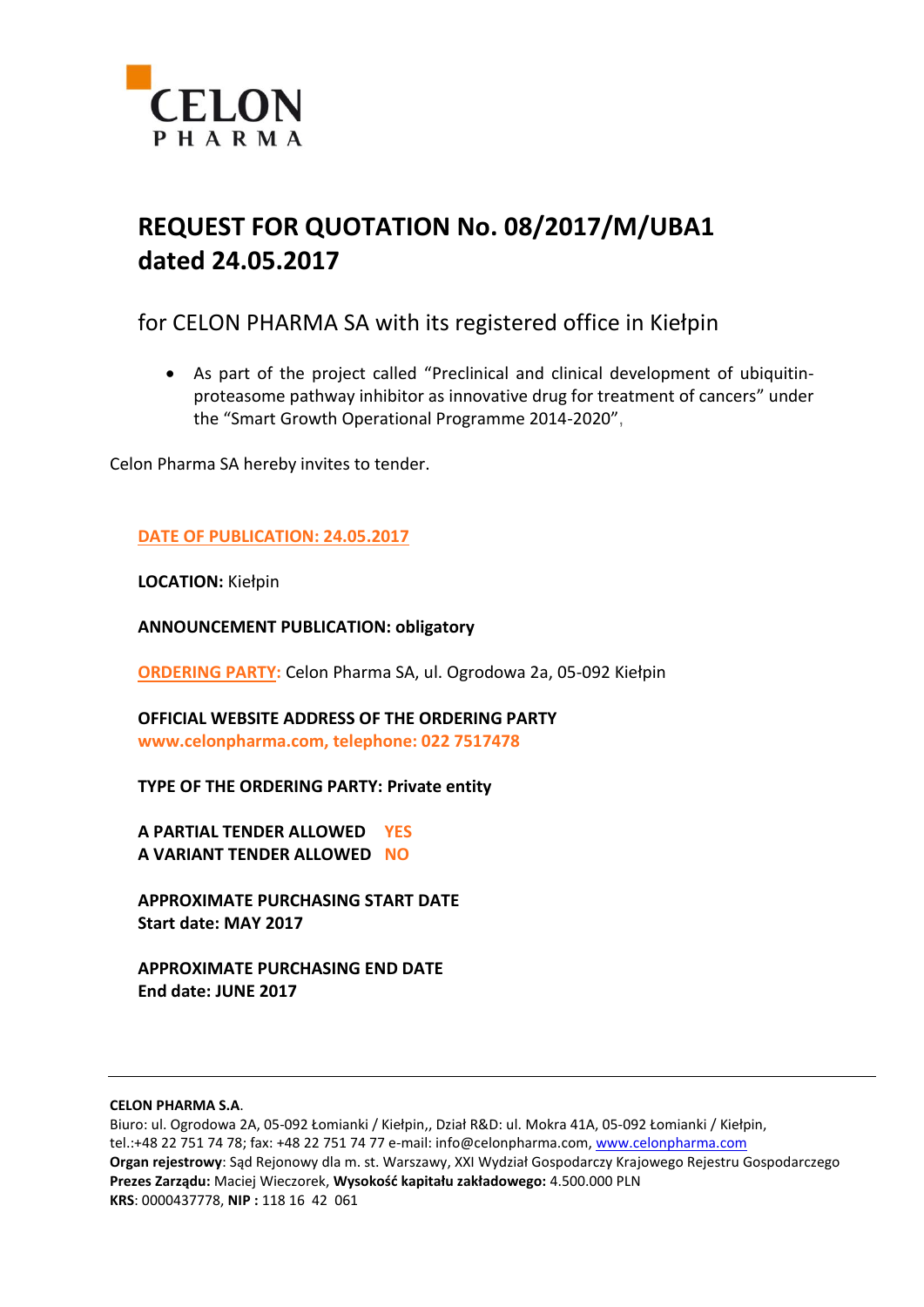

**PROCEDURE Request for quotation**

### **CONTRACT AWARD PROCEDURE:**

- 1. This contract award procedure is not governed by the provisions of the Act of 29 January 2004 – the Public Procurement Law.
- 2. This contract award procedure shall be conducted with due observance of the principles of competitiveness, openness, transparency and equal access.
- 3. The Ordering Party reserves itself the right to nullify the procedure at any stage thereof without stating the reason.
- 4. The Ordering Party shall inform Suppliers about any changes made by publishing relevant information on its website.
- 5. The Ordering Party reserves itself the right to request additional information, documents or explanations.
- 6. In justified cases, at any time before the expiry of the deadline for the submission of tenders, Celon Pharma SA may modify or supplement the content of the invitation to tender.
- 7. This invitation to tender imposes no obligation on Celon Pharma SA to conclude a contract.

# **DETAILS CONCERNING THE OBJECT OF A CONTRACT:**

**CPV codes:** 24000000-4

#### **CELON PHARMA S.A**.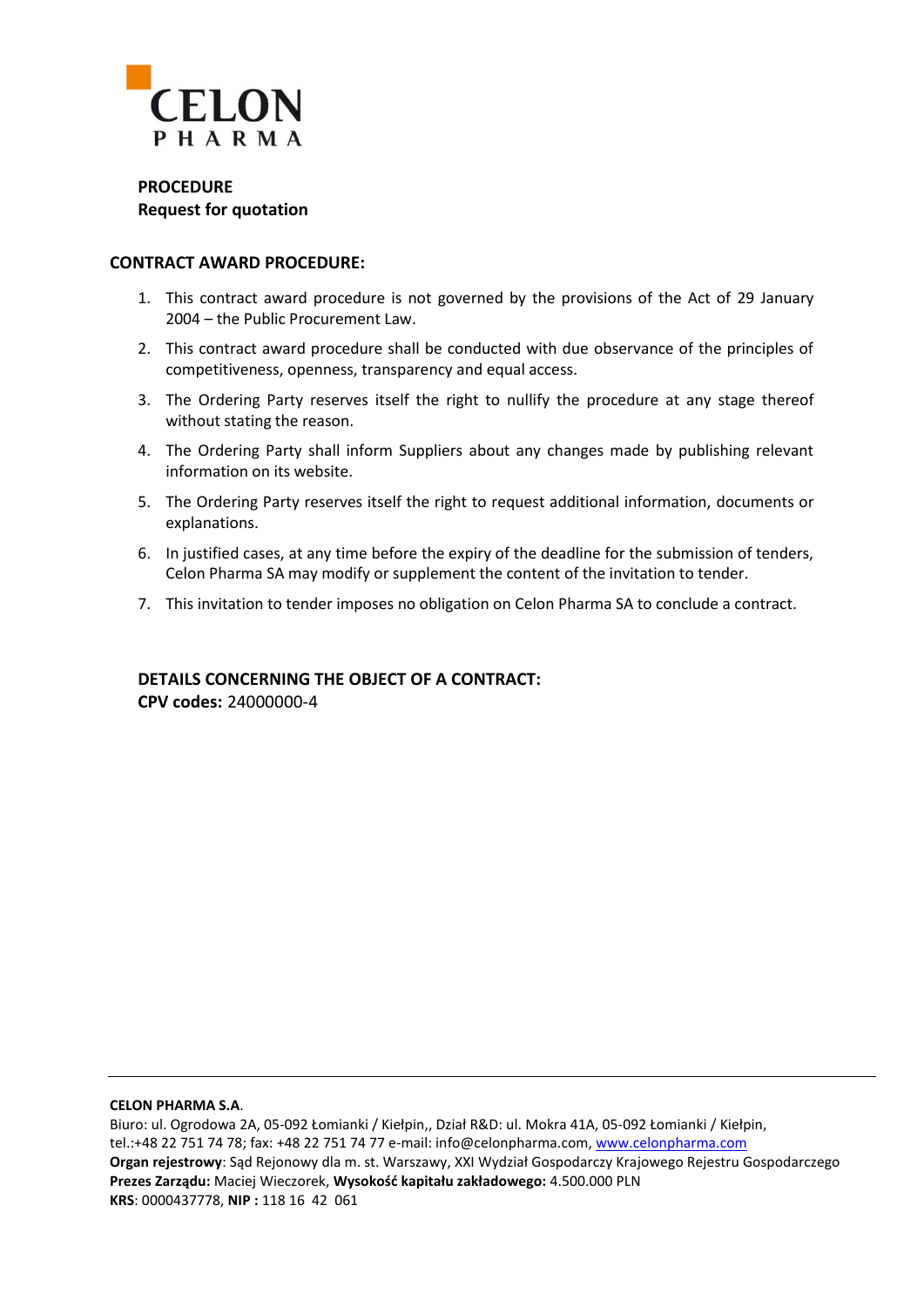

# **OBJECT OF THE REQUEST FOR QUOTATION No. 08/2017/M/UBA1**

| #  | <b>GOODS</b>                                                                                              | <b>PACK SIZE</b> | <b>QUANTITY</b> |
|----|-----------------------------------------------------------------------------------------------------------|------------------|-----------------|
| 1. | 2-Bromo-1-(2,5-<br>dimethoxyphenyl) ethanone 97% (e.g. cat.<br>No Fluorochem 18063 or equivalent)         | 5g               | $\mathbf{1}$    |
| 2. | 2-bromo-1-(naphthalen-2-yl)ethan-1-one<br>(e.g. cat. Fluorochem 358274 or<br>equivalent)                  | 5g               | $\mathbf{1}$    |
| 3. | 2-Bromo-4'-<br>(difluoromethoxy) acetophenone (e.g. cat.<br>Fluorochem 4841 or equivalent)                | 5g               | $\mathbf{1}$    |
| 4. | 2-Bromo-1-(5-chloro-2-methoxy-4-methyl-<br>phenyl) ethanone (e.g. cat. Fluorochem<br>18032 or equivalent) | 5g               | $\mathbf{1}$    |
| 5. | 2-Bromo-1-(2,6-difluorophenyl) ethanone<br>(e.g. cat. Fluorochem 211558 or<br>equivalent)                 | 5g               | $\mathbf{1}$    |
| 6. | 4-Trifluoromethylphenacyl bromide (e.g.<br>cat. Fluorochem 11236 or equivalent)                           | 25g              | $\mathbf{1}$    |
| 7. | 2-bromo-1-(4-phenylphenyl)ethan-1-one<br>(e.g. cat. Fluorochem 358275 or<br>equivalent)                   | 5g               | $\mathbf{1}$    |
| 8. | 4-(Trifluoromethoxy)phenacyl bromide<br>(e.g. cat. Fluorochem 4562 or equivalent)                         | 10 <sub>g</sub>  | $\mathbf{1}$    |
| 9. | 2,3,4,5,6-Pentafluorophenacyl bromide<br>(e.g. cat. Apollo Scientific PC0723 or<br>equivalent)            | 5g               | $\mathbf{1}$    |

#### **CELON PHARMA S.A**.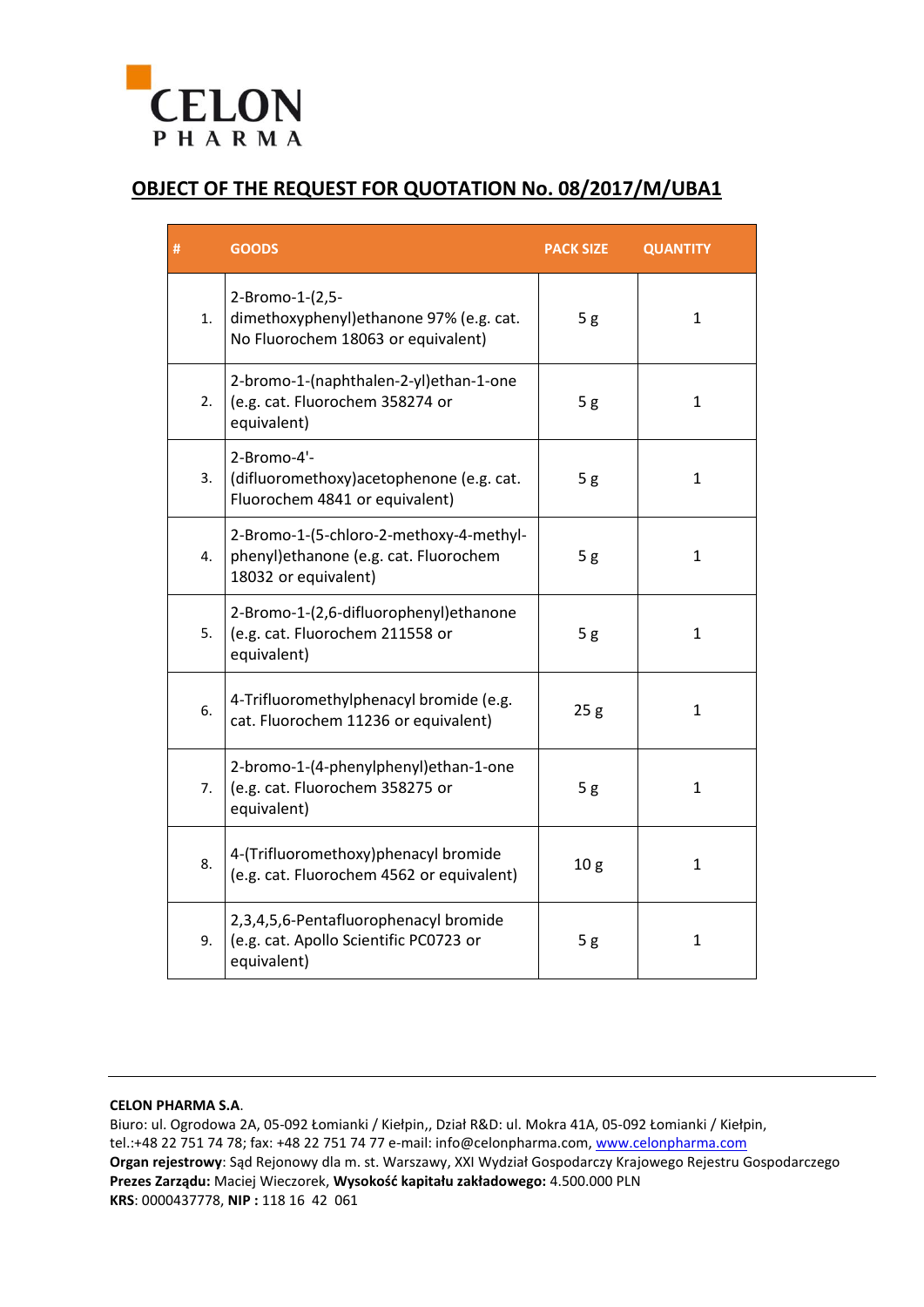

|     | 2-Bromo-1-(2,3-dihydrobenzo[1,4]-dioxin-<br>10. 6-yl) ethanone (e.g. cat. Fluorochem 17123<br>or equivalent)    | $\mathbf{1}$     |              |
|-----|-----------------------------------------------------------------------------------------------------------------|------------------|--------------|
|     | 1-(1,3-benzodioxol-5-yl)-2-bromoethanone<br>11. $\vert$ (e.g. cat. Fluorochem 358018 or<br>equivalent)          | 5g               | $\mathbf{1}$ |
|     | 2-Bromo-1-[4-(morpholin-4-<br>12. yl) phenyl] ethan-1-one (e.g. cat. Apollo<br>Scientific OR8584 or equivalent) | 1 <sub>g</sub>   | $\mathbf{1}$ |
|     | 3',5'-Bis(trifluoromethyl)-2-<br>13. bromoacetophenone (e.g. cat. Fluorochem<br>8150 or equivalent)             | 5g               | 1            |
| 14. | 1-(4-tert-Butylphenyl)-2-chloroethanone<br>(e.g. cat. Fluorochem 11112 or equivalent)                           | 5g               | $\mathbf{1}$ |
| 15. | 6-(Chloroacetyl)-2H-1,4-benzoxazin-3(4H)-<br>one (e.g. cat. TCI C3097 or equivalent)                            | 5g               | $\mathbf{1}$ |
| 16. | 2-Fluoro-3-(trifluoromethyl) benzoic acid<br>(e.g. cat. Fluorochem 6394 or equivalent)                          | 100 <sub>g</sub> | $\mathbf{1}$ |
| 17. | 2-Fluoro-5-(trifluoromethyl) benzoic acid<br>(e.g. cat. Fluorochem 2029 or equivalent)                          | 100 <sub>g</sub> | 1            |
| 18. | 3-Fluoro-5-(trifluoromethyl) benzoic acid<br>100 <sub>g</sub><br>(e.g. cat. Fluorochem 2159 or equivalent)      |                  | 1            |
| 19. | 4-Fluoro-3-(trifluoromethyl) benzoic acid<br>(e.g. cat. Fluorochem 2222 or equivalent)                          | 100 <sub>g</sub> | 1            |

1. Due to the continuation of research work as part of the said project, its specificity and unique nature, and the fact that reagents/materials used in the research process will have a significant impact on the shape of the conducted R&D work, for technical reasons of an

#### **CELON PHARMA S.A**.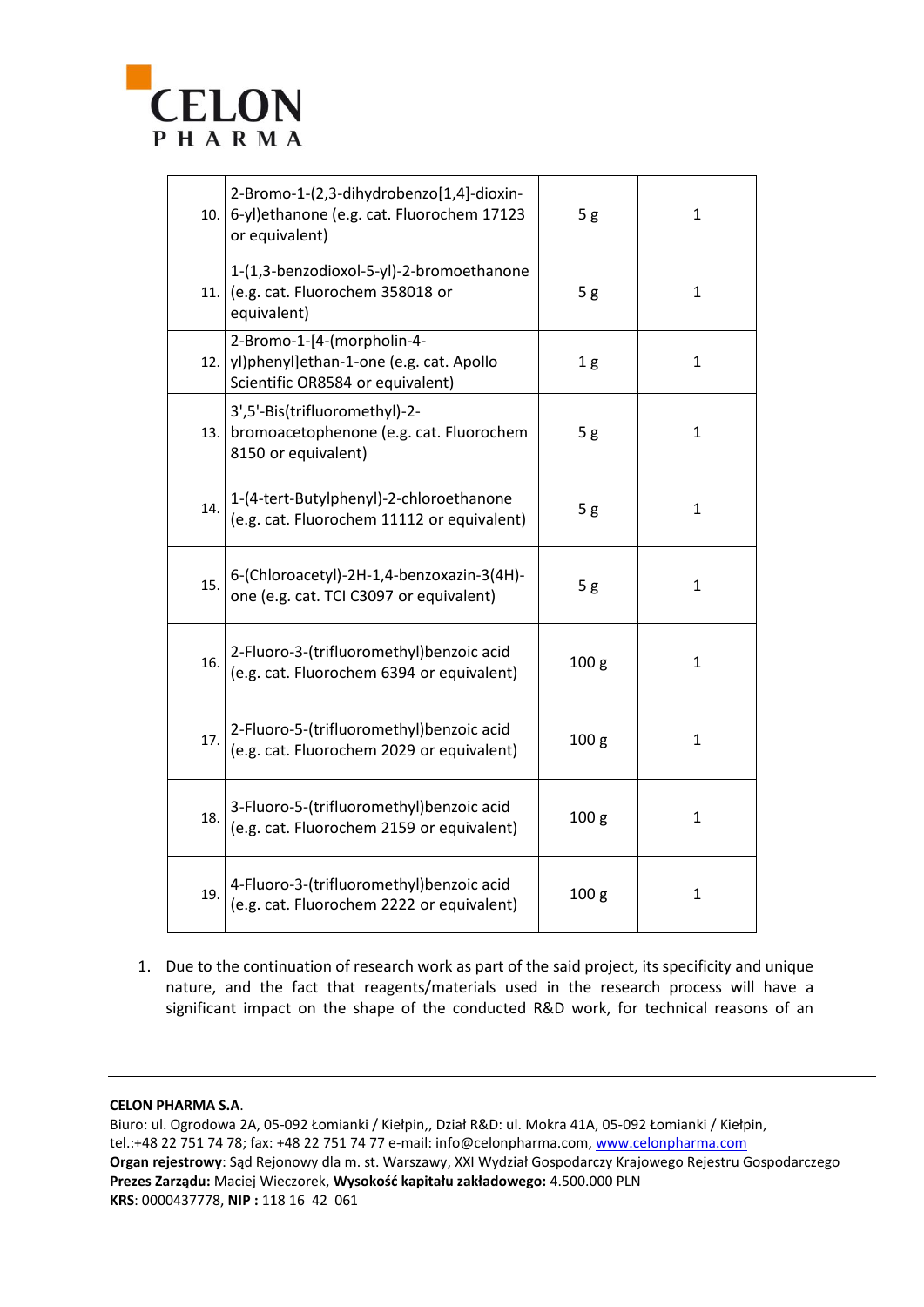

objective nature, the description of the object of a contract indicates the reference number of the product(s).

- 2. Due to the uniqueness, unprecedented nature and precisely defined methodology of the conducted projects, research and experiments, as well as the necessity to maintain the continuity and repeatability of studies conducted by the Ordering Party, each Supplier offering products equivalent to the products described in the request for quotation shall be obliged:
	- to prove, on the basis of technical documentation/safety data sheets for reagents etc., and a written declaration, that the offered equivalent products (each of such products separately) meet the requirements allowing the continuation of research by the Purchaser with no need to perform additional activities (procedures), including, for example, calibration of devices or validation of the developed laboratory methods,
	- to prove (by way of a written declaration included in the submitted tender) that the offered equivalent products will not cause any increase in costs due to the need to purchase additional products and other consumables,
	- to assume liability in the form of a written declaration for any damage to equipment caused due to the use of the equivalent products offered and delivered, according to the opinion issued by an authorised repairer of the equipment manufacturer.
- 3. The Supplier shall pay contractual penalties to the Ordering Party:
	- for any delay in the delivery of the object of a contract, for each started day of such delay, unless the delay is caused due to the Purchaser's fault,
	- if the results of studies conducted with the use of the equivalent product do not satisfy the expectations,
	- the Supplier expresses its consent to contractual penalties being deducted directly from the invoice amount at the time of payment of the VAT invoice related to the completion of the delivery.

### **TENDER EVALUATION CRITERIA:**

- **Price 60%**
- **Lead time 40%**

### **POINT SCORING SYSTEM:**

*(x/y)\*60 or 40*

where:

 $\bullet$   $X$  – lowest price,

#### **CELON PHARMA S.A**.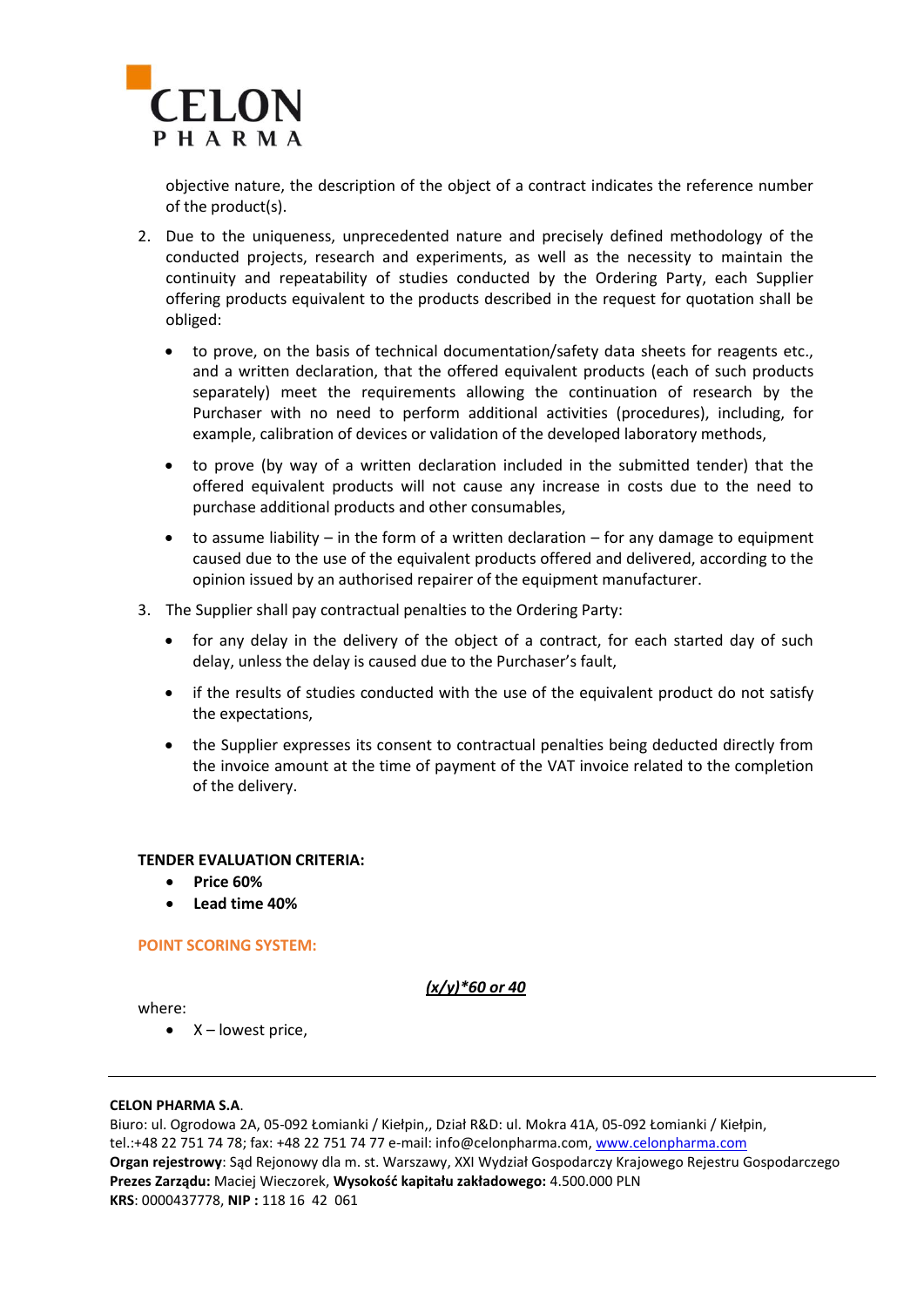

 $\bullet$  Y – evaluated price,

| <b>Criterion</b> | <b>Weight</b><br>[%] | <b>Points</b> | <b>Evaluation formula</b>                                 |
|------------------|----------------------|---------------|-----------------------------------------------------------|
| Price            | 60%                  | 60            | Lowest quoted price                                       |
|                  |                      |               | -- x 60 points<br>$C =$                                   |
|                  |                      |               | Quoted price                                              |
| Lead time        | 40%                  | 40            | Shortest offered lead time                                |
|                  |                      |               | - x 40 points<br>$D =$<br>------------------------------- |
|                  |                      |               | Offered lead time                                         |
| <b>Total</b>     | 100%                 | 100           |                                                           |

# **ADDITIONAL SPECIFICATION CAN BE OBTAINED AT:**

**Celon Pharma SA, ul. Główna 48, 05-152 Kazuń Nowy/Czosnów contact persons: Paulina Gruszka e-mail: Paulina.gruszka@celonpharma.com**

### **Address and deadline for the submission of tenders:**

- 1. Tenders must be submitted to the Ordering Party to the address of its registered office: ul. Główna 48, 05-152 Kazuń Nowy/Czosnów, Poland, if sent by traditional or courier mail, or to the e-mail address[: paulina.gruszka@celonpharma.com](mailto:paulina.gruszka@celonpharma.com), if sent by electronic mail.
- 2. Tenders must be submitted on **31.05.2017** at the latest. If a tender is sent by traditional or courier mail, it shall be deemed submitted on the day of its delivery to the registered office of the Ordering Party.
- 3. Tenders submitted after the expiry of the deadline shall not be processed.
- 4. Tenders shall be evaluated at the registered office of the Ordering Party by **06.06.2017** at the latest.

### **Presentation of tenders:**

- 1. Each Tenderer may submit only one tender. The tender must include the following details:
	- a. the number of the request for quotation,
	- b. the date of preparation,

#### **CELON PHARMA S.A**.